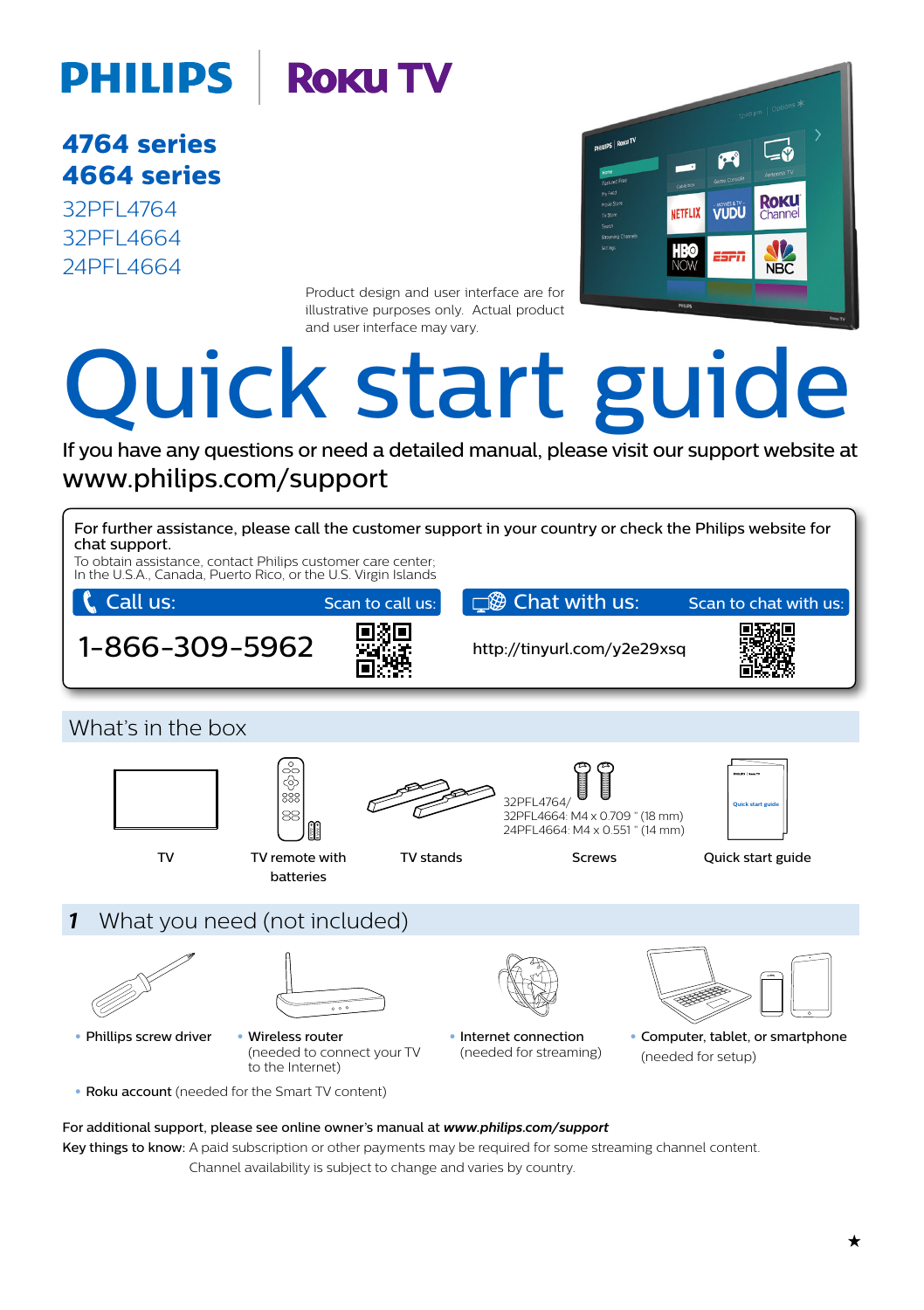### 2 Mount base onto TV



If you plan to wall mount your TV, refer to "Wall mount bracket kit" in this Quick start guide for recommended wall mount bracket kit.

### Connections *3-1*



# 3-2 Control panel

Control panel is located on the back of the TV.

- 1 Press to turn the TV on/select connected device. Press and hold to turn the TV off.
- 2 Press once for factory reset\*. \*Please be aware that all settings will be reset to its factory defaults.
- 3 Remote control sensor

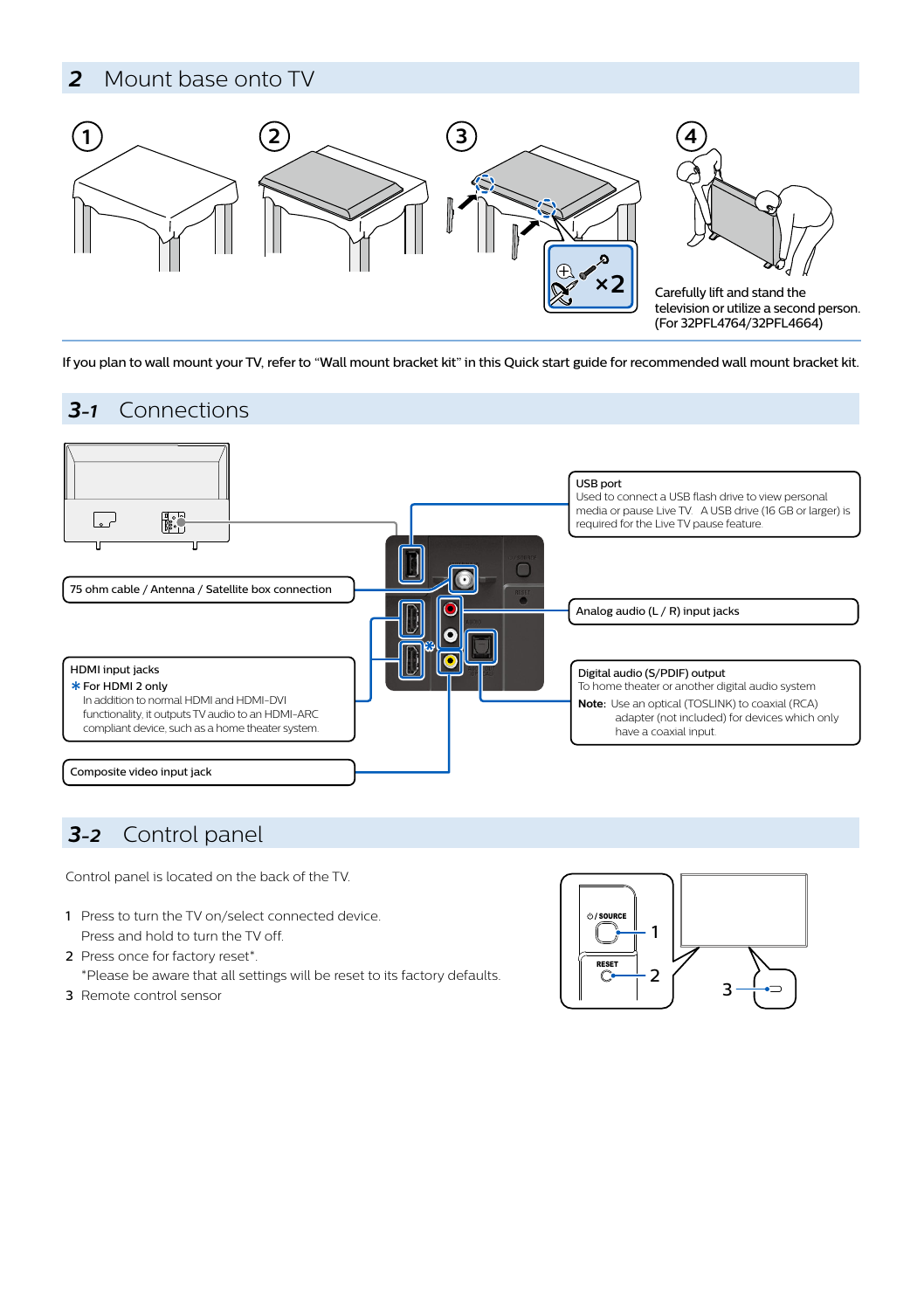### 4 Connect to external devices

### **High quality**

Blu-ray Disc™ or DVD player / Home theater system / Cable, satellite or IPTV box / Gaming console / PC / Digital camera / Camcorder / Tablet



### **Standard quality**

DVD player / Home theater system / Cable, satellite or IPTV box / Video cassette recorder / Gaming console





**Q** Caution

**Tip**

Disconnect the AC power cord before connecting devices.

# 5 Place batteries in remote

Power your TV remote by inserting the included batteries carefully matching (+) and (-) indicated inside the battery compartment.

If your remote gets warm / hot during use, discontinue use and contact customer support immediately at www.philips.com/support.



Always replace used batteries with two brand-new batteries from the same manufacturer. Never use damaged batteries.

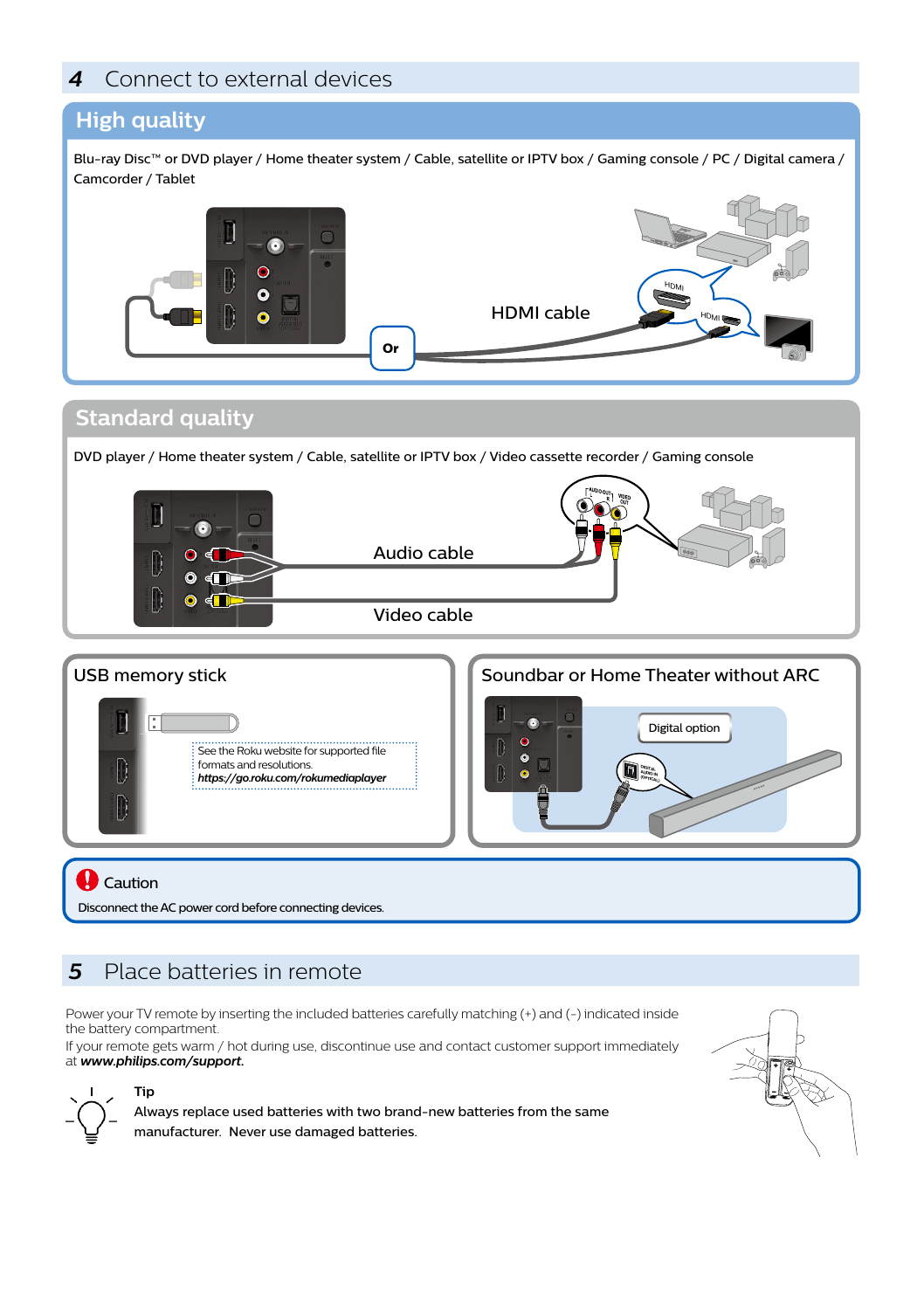### 6 Plug in and turn on TV

Connect the AC power cord to the AC outlet. Press the power button on the TV's remote control.

### **7** Follow the on-screen instructions



- 1. Once your Roku TV powers on, follow the on-screen instructions. Your Roku TV will walk you through initial setup and help connect to your preferred wireless network.
- 2. Your TV will automatically detect wireless networks in your area. Have your network name and password handy and follow the easy on-screen instructions.

If you are not ready to connect your TV to a wireless network, you can still use it as a regular TV by selecting "Connect to the Internet later".

3. Once connected your TV will automatically update with the latest software. This can take a few minutes to update.

Once you complete guided setup, your TV will automatically update with the latest software. Your new Philips Roku TV automatically receives regular software updates in the background when it's connected to the Internet. This allows it to give you a better experience over time

### 8 Activate your smart TV

You need a Roku account to activate your Roku TV and to access entertainment across thousands of streaming channels.

### Your Roku account

Follow the on-screen instructions on your Roku TV. You will need to activate your Roku TV using your smartphone, tablet, or computer to link to a Roku account. See more information below.

- Roku accounts are free, and while a valid credit card number is not required to create your account, providing your credit card information makes renting and purchasing entertainment from the Roku Channel Store fast and convenient.
- If you choose to provide a payment method, you will be able to seamlessly rent content, download channels and subscribe to services without having to enter your credit card information each time.

. A unique PIN can be added to the account to prevent unauthorized purchases.



Roku does not charge for activation support  $-$  beware of scams.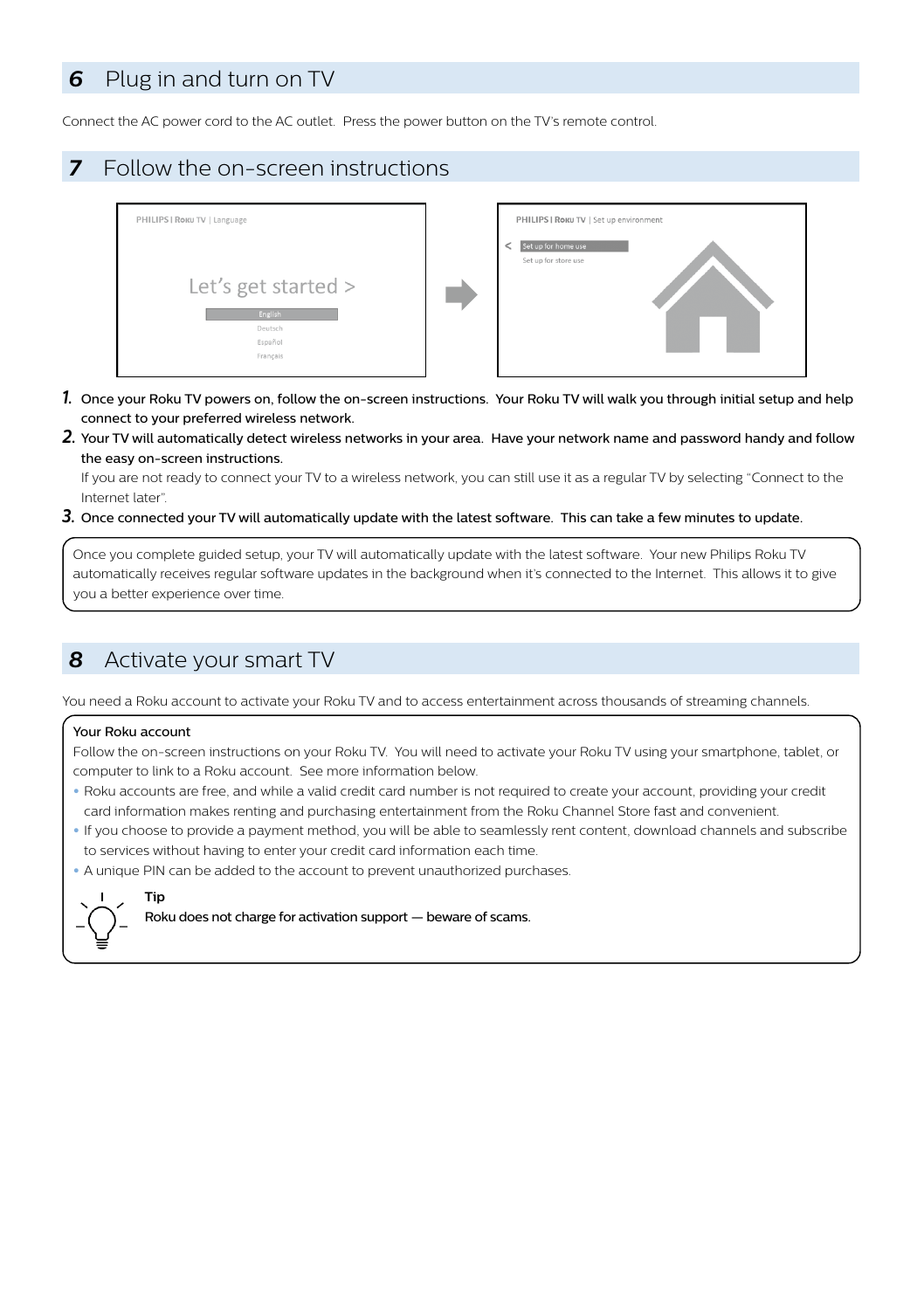### **9** Connect antenna or cable (optional)

With the tuner built-in you can connect your TV to antenna or cable (free cable only, does not work with cable TV using a set-top box) and enjoy over-the-air entertainment



- **1.** When the setup wizard is complete, select the Antenna TV tile from the home screen
- 2. Follow the on-screen instructions.
- 3. Whenever vou want to watch local broadcast TV, select this tile.

· User interface may vary.



- **Tip**
- While in the antenna TV input, you can use your remote to access additional features.
- . D-Pad left: Pressing this key brings up the smart guide, a list of antenna TV channels.
- . Play/Pause: Pause live TV for up to 90 minutes when a 16 GB USB drive is connected.
- . RWD scan and FWD scan: Allows you to fast forward and rewind while using the Live TV pause feature.
- . D-Pad left and right: Allows you to scroll through the paused Live TV and select scenes.
- Live TV Pause can pause content received on the antenna TV input for up to 90 minutes and requires a 16 GB or larger USB drive and a valid Roku account. All data on the USB drive will be deleted prior to use.

### 10 Download the Roku mobile app (optional)

The free Roku mobile app allows you to use your mobile device as a fully functioning remote control with voice search and .keyboard

- . Download the Roku mobile app on your smartphone or tablet through Google Play or Apple App Store.
- . Simply search for "Roku app" and choose the "Roku" app provided by Roku Inc.
- . Follow the on-screen prompts and you are on your way

. Follow the on-screen prompts and you are on your way.

### **Caution**

Funai Corporation, Inc. does not warrant access to the portal or to any of the services, content, software and advertising. Funai Corporation, Inc. may, in its sole discretion, add or remove access to any specific services, content, software and advertising at any time. Although Funai Corporation, Inc. will strive to provide a good selection of services, content or software, Funai Corporation, Inc. does not warrant continued access to any specific services, and content or software.

Funai Corporation, Inc. does not warrant Wireless Screencasting compatibility with all source devices such as smartphones, tablets, laptops, etc. due to large variability in hardware, firmware, drivers, software and implementation of wireless casting applications on these source devices. Although Funai Corporation, Inc. will strive to enhance compatibility and performance across a range of source devices, Funai Corporation, Inc. does not warrant compatibility with specific source devices.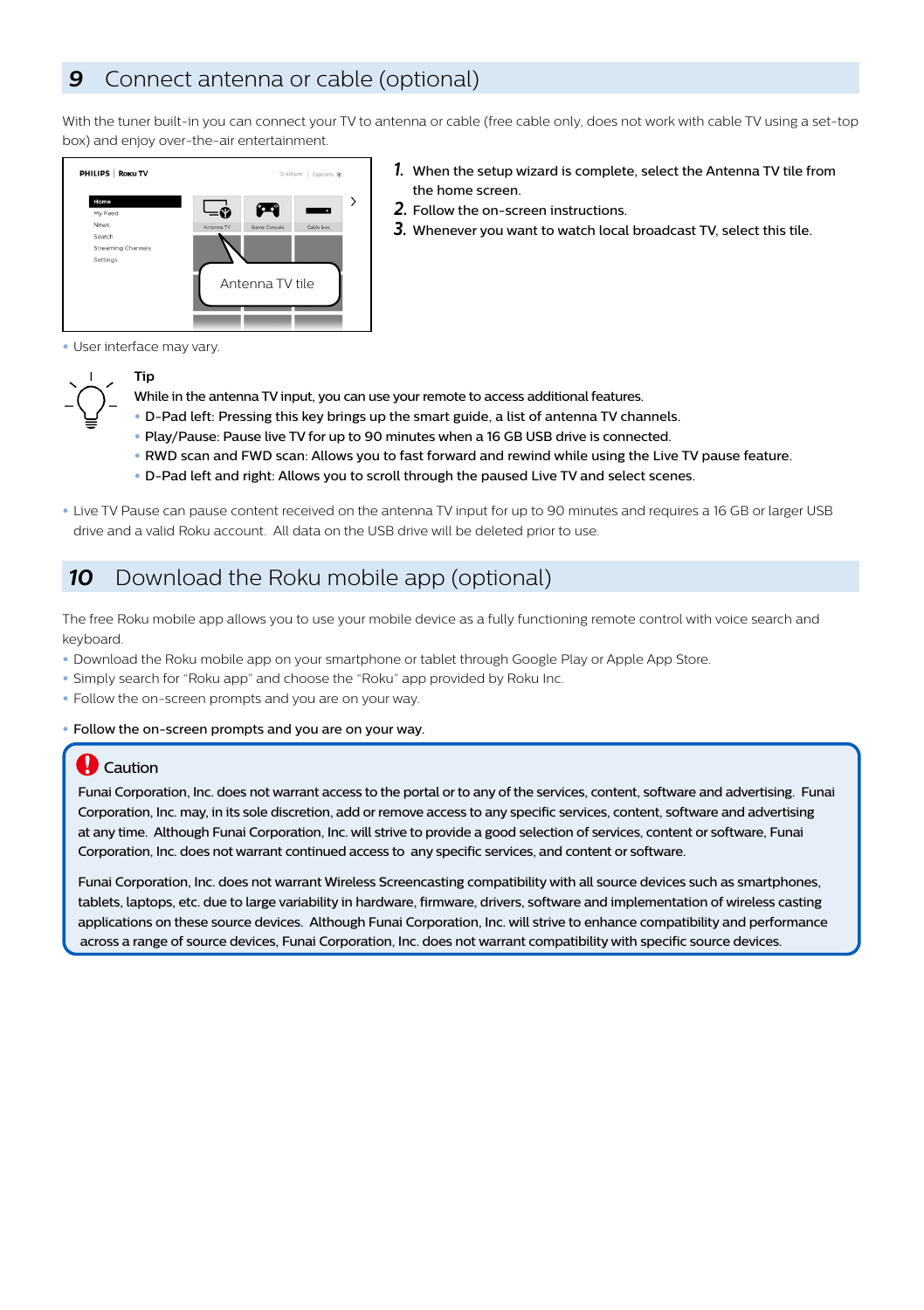### 11 Using the remote control

This remote control is designed to be incredibly intuitive for watching TV and navigating on-screen menus.





Here are some buttons you should know about.

| <b>Power:</b> Turn TV on and off                                                          | <b>RWD scan:</b> Rewind streaming video, scroll left one page<br>н<br>at a time                                                                                 |
|-------------------------------------------------------------------------------------------|-----------------------------------------------------------------------------------------------------------------------------------------------------------------|
| в<br>Back: Return to previous screen                                                      | <b>Play / Pause:</b> Start or pause playback. This button is also<br>used to pause live TV for up to 90 minutes when a 16 GB<br>USB drive is attached to the TV |
| Home: Return to Roku Home screen                                                          | <b>FWD scan:</b> Fast forward streaming video, scroll right one<br>page at a time                                                                               |
| <b>OK:</b> Select an option from a menu<br>D                                              | Sleep: Set the sleep timer<br>ĸ                                                                                                                                 |
| Up or Down: Move up or down; Left or Right: Move left<br>Е<br>or right                    | <b>Featured channel shortcut:</b> Lets you directly access<br>featured channels                                                                                 |
| <b>Instant replay:</b> Replay the last few seconds of streaming<br>video                  | Volume / Mute: Increase / Decrease volume and mutes<br>м<br>the TV sound                                                                                        |
| <b>Options:</b> Access to picture settings, move streaming<br>G<br>channel icons and more |                                                                                                                                                                 |

 $\overline{\text{the}}$  gives you easy access to picture settings, display options and more. Try it on every screen.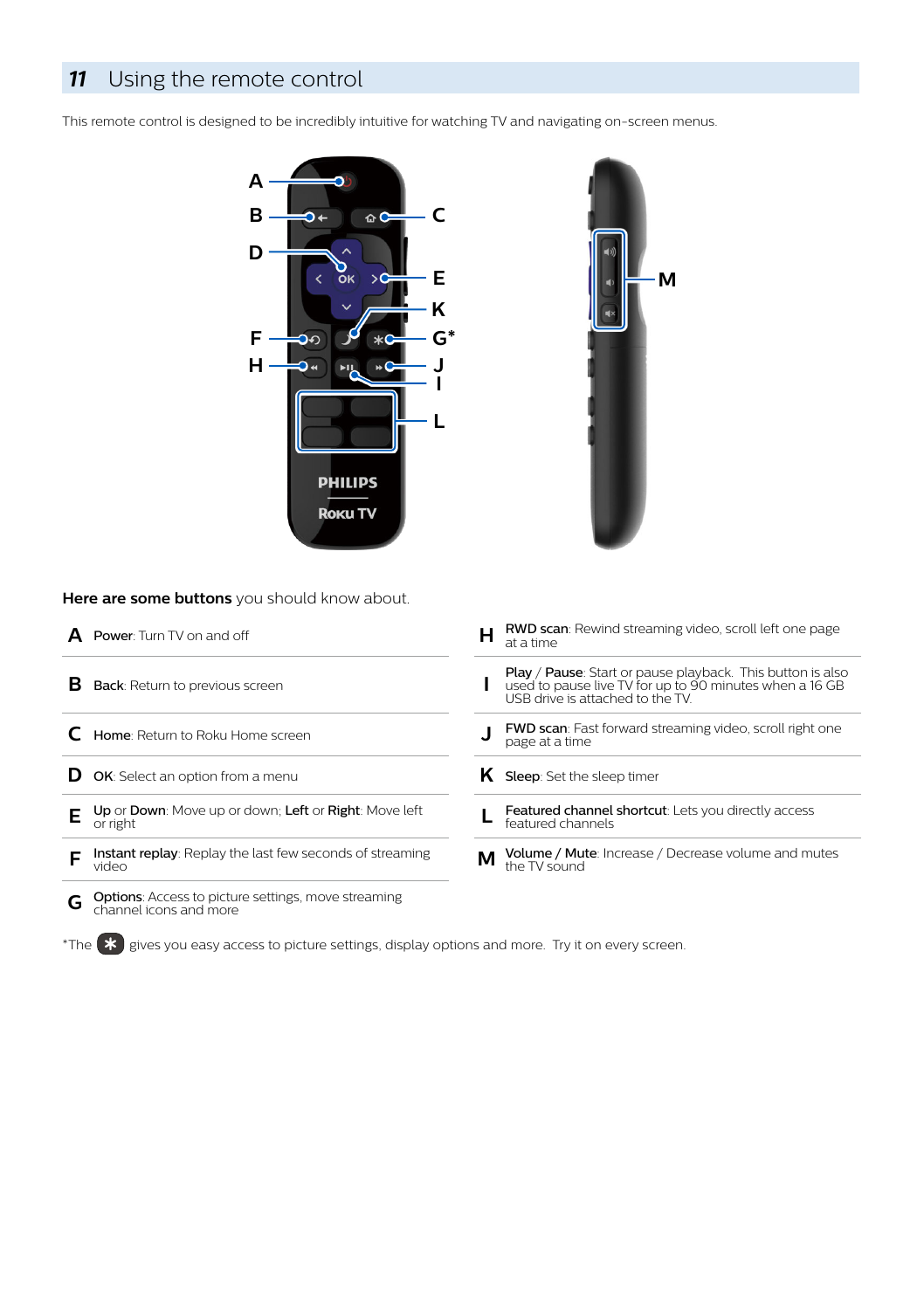# **Safety instruction**

Register online at www.philips.com/welcome today<br>to get the most benefits from your purchase.

 *the of all for eligible you makes Philips with model your Registering valuable benefits listed below, so don't miss out* **Register online at www.philips.com/welcome to ensure** 

### **Product safety notification**

By registering your product, you'll the from the from the from the receive notification - directly from the manufacturer - in the rare case of a product recall or safety defect.

**benefits Additional\*** guarantees product your Registering that you'll receive all of the privileges<br>to which you're entitled, including special money-saving offers.

### *Know these Safety symbols*



CAUTION: TO REDUCE THE RISK OF ELECTRIC SHOCK, DO NOT REMOVE

COVER (OR BACK). NO USER-SERVICEABLE PARTS ARE INSIDE REFER SERVICING TO QUALIFIED SERVICE PERSONNEL

The caution marking is located on the rear or bottom of the cabinet



The lightning flash with arrowhead symbol within an equilateral triangle, is intended to alert the user to the presence of uninsulated "dangerous voltage" within the apparatus's enclosure that may be of sufficient magnitude to constitute a risk of electric shock to persons

The exclamation point within an equilateral triangle is intended to alert the user to the presence of important operating and maintenance (servicing) instructions in the literature accompanying the apparatus

#### **:WARNING**

to apparatus the risk of fire or electric shock, do not expose this apparatus to rain or moisture. Apparatus shall not be exposed to dripping or splashing and .apparatus the on placed be shall ,vases as such ,liquids with filled objects no

### **:CAUTION**

To prevent electric shock, match wide blade of plug to wide slot, fully inser

**PHILIPS** For fastest support visit us online for chat and self service<br>solutions at www.philips.com/support

### **CHILD SAFFTY**

PROPER TELEVISION PLACEMENT MATTERS

- THE CONSUMER ELECTRONICS INDUSTRY CARES
- industrial consumer the consumer the consumer electronics industry are committed to making home entertainment safe and enjoyable.
- As you enjoy your television, please note that all televisions new and old- must be supported on proper stands or installed according to the<br>manufacturer's recommendations. Televisions that are inappropriately manufacturer's recommendations. Televisions that are inappropriately<br>situated on dressers, bookcases, shelves, desks, speakers, chests, carts, etc., may fall over, resulting in injury

### **TUNE IN TO SAFETY**

- **ALWAYS** follow the manufacturer's recommendations for the safe installation of your television
- **.television** of your television:<br>**ALWAYS** read and follow all instructions for proper use of your television. **NEVER** allow children to climb on or play on the television or the
- furniture on which the television is placed **NEVER** place the television on furniture that can easily be used as steps **NEVER** place the television
- **ALWAYS** install the television where it cannot be pushed, pulled over or knocked down.
- **ALWAYS** route cords and cables connected to the television so that they cannot be tripped over, pulled or grabbed

### **WALL OR CEILING MOUNT YOUR TELEVISION**

- **ALWAYS** contact your retailer about professional installation if you have any doubts about your ability to safely mount your television.<br>• **ALWAYS** use a mount that has been recommended by the television
- manufacturer and has a safety certification by an independent<br>laboratory (such as UL, CSA, ETL).
- **ALWAYS** follow all instructions supplied by the television and mount .manufacturers
- **ALWAYS** make sure that the wall or ceiling where you are mounting the television is appropriate. Some mounts are not designed to be mounted<br>to walls and ceilings with steel studs or cinder block construction. If you are unsure, contact a professional installer
- Televisions can be heavy. A minimum of two people is required for a<br>• wall or ceiling mount installation.

### **MOVING AN OLDER TELEVISION TO A NEW PLACE IN YOUR HOME**

- Many new television buyers move their older CRT televisions into a<br>• secondary room after the purchase of a flat-panel television. Special care should be made in the placement of older CRT televisions
- **ALWAYS** place your older CRT television on furniture that is sturdy and weight and size and weight. **NEVER** place your older CRT television on a dresser where children may
- be tempted to use the drawers to climb.<br>• **ALWAYS** make sure your older CRT television does not hang over the
- 
- edge of your furniture
- **important safety instructions**
- Read these instructions
- 2. Keep these instructions<br>3. Heed all warnings.
- 2. Reep these institute<br>3. Heed all warnings<br>4. Follow all instructi
- 4. Follow all instructions 4. Follow all instructions:<br>5. Do not use this apparatus near water.<br>6. Clean only with dry cloth
- 5. Bo not use this apparatus.<br> **6.** Clean only with dry cloth.
- the with any the with accordance with the Do not block any ventilation openings Install in accordance with the manufacturer's instructions
- 8. Do not install near any heat sources such as radiators, heat registers, stoves, or other apparatus (including amplifiers) that produce heat.<br>9. Do not defeat the safety purpose of the polarized or grounding-type
- plug. A polarized plug has two blades with one wider than the other. A grounding type plug has two blades and a third grounding prong.<br>The wide blade or the third prong are provided for your safety. If the<br>provided plug does not fit into your outlet, consult an electrician for<br>replacement o
- 10. Protect the power cord from being walked on or pinched particularly from the point told from being maked on or pinence paradidary, at plugs convenience receptacles and the point where they exit from the apparatus.
- 11. Only use attachments / accessories specified by the manufacturer<br>12. Use only with the cart, stand, tripod, bracket, or table specified by the manufacturer, or sold with the apparatus.
- When a cart is used, use caution when moving the cart /<br>apparatus combination to avoid injury from tip-over. 13. Unplug this apparatus during lightning storms or when



unused for long periods of time.<br>14. Refer all servicing to qualified service personnel. Servicing is required when the apparatus has been damaged in any way, such as power-<br>supply cord or plug is damaged, liquid has been spilled or objects have fallen into the apparatus, the apparatus has been exposed to rate rate. The apparates, the apparates has been exposed to rain or moisture does not operate normally or has been dropped

#### **Note to the CATV system installer:**

to at the control system material.<br>This reminder is provided to call the CATV system installer's attention to This reminder is provided to eat the extra system instance statement to<br>Article 820-40 of the NEC that provides guidelines for proper grounding connected be shall ground cable that specifies that the cable ground shall be connected to the grounding system of the building, as close to the point of cable ntry as practic

**Example of antenna grounding as per NEC - National Electric Code** 



ELECTRIC SERVICE EQUIPMENT POWER SERVICE GROUNDING ELECTRODE<br>SYSTEM (NEC ART 250, PART H)

### **Wall** mount bracket kit

|                | Brand | Model # | Screw dimension      |
|----------------|-------|---------|----------------------|
| 32PFL4764/F7 A |       |         |                      |
| 32PFL4664/F7A  | SANUS | AST16   | M4 x 1.378 " (35 mm) |
| 24PFL4664/F7   |       |         |                      |

- Your TV meets the VESA standard for wall mounting. Consult with your local dealer for a wall mount bracket which is compatible with you TV model.
- The recommended wall mount bracket kit (sold separately) allows the
- mounting of the TV on the wall.<br>• For detailed information on installing the wall mount, refer to the wall r or detailed information<br>mount instruction book
- product the today. Sook.<br>Funai Corporation is not responsible for any damage to the product or injury to yourself or others if you elect to install the TV wall mount<br>bracket or mount the TV onto the bracket on your own. The wall mount bracket must be installed by experts

#### **Funai Corporation is not liable for any accidents or injuries incurred while Example 19 potation to light including but included to those noted below:**

- Install the wall mount bracket on a sturdy vertical wall bracket mount wall mount bracket or calculary vertical wall.<br>If installed onto a ceiling or slanted wall, the TV and wall mount bracket
- . may fall which could result in a severe injury.<br>• Do not use screws that are longer or shorter than their specified length. bo not use serews that are longer or shorter than their specified to cause inside the TV set. If screws too short are used this may cause the TV set to fall
- Do not fasten the screws by excessive force. This may damage the
- product or cause the product to fall, leading to an injury.<br>• For safety reasons use 2 people to mount the TV onto a wall mounting .bracket
- Bracket:<br>Do not mount the TV onto the wall mounting bracket while your TV is bo not mount the TV onto the wall mounting bracket while you'll

#### en installing the unit on the wall, allow this much space.

| Top:                               | $11.8$ $^{\circ}$ (30 cm) |
|------------------------------------|---------------------------|
| Left and right side: 5.9 " (15 cm) |                           |
| Bottom:                            | $3.9$ " (10 cm)           |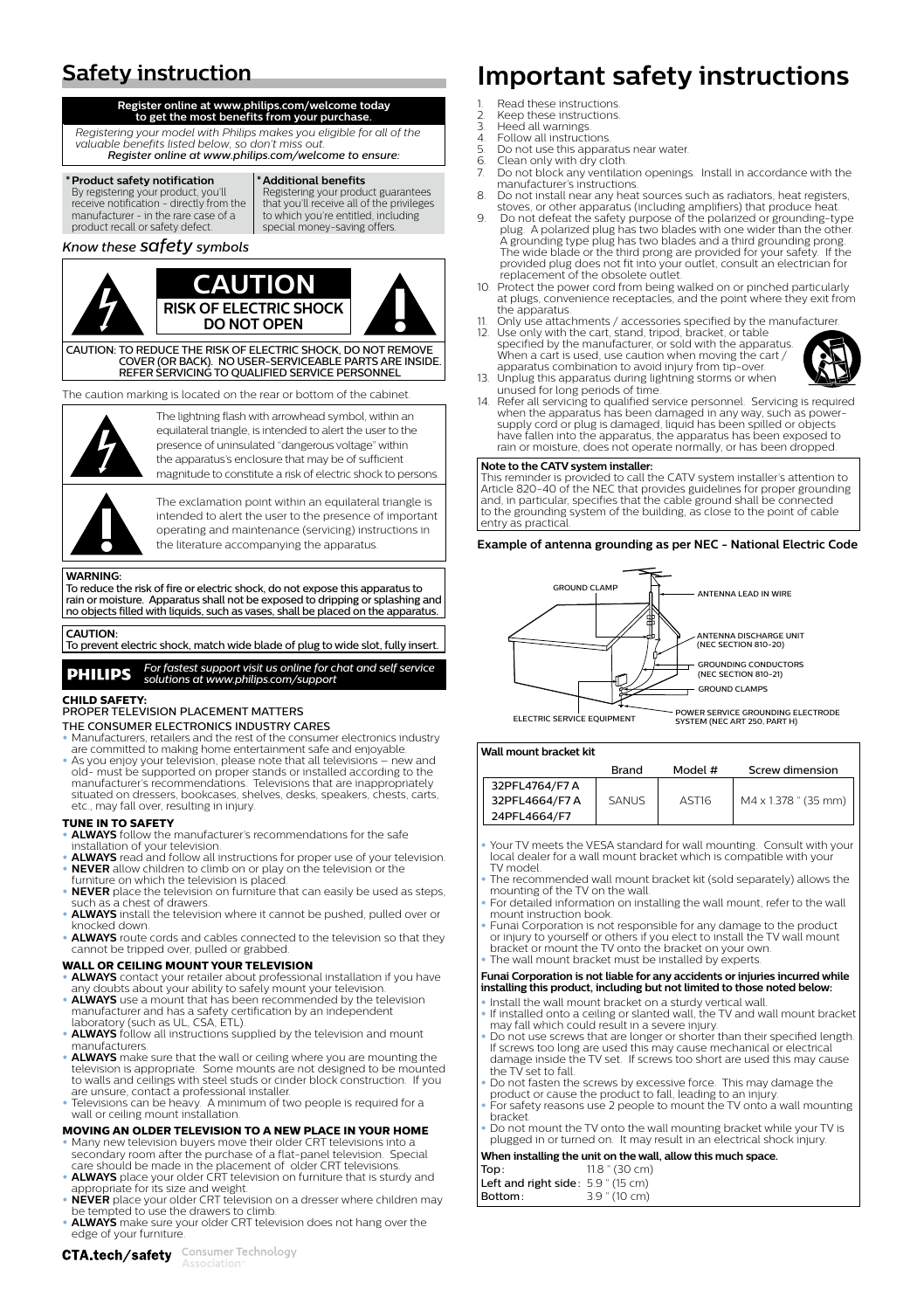### **Notice**

Trademarks are the property of Koninklijke Philips N.V. or their respective matemans are the property of nominalities is imposited to change products at any time without being obliged to adjust earlier supplies accordingly.<br>The material in document is believed adequate for the intended use of the system. If the product or its individual modules or procedures are the system. If the product of its individual modules or procedures are<br>used for purposes other than those specified herein, confirmation of their see to purpose official and allose specialidity and suitability must be obtained.

Funai Corporation warrants that the material itself does not infringe any .<br>United States patents.

No further warranty is expressed or implied.

 in errors any for neither responsible held be cannot Corporation Funai component of document nor for any problems as a result of the content the content in document. Errors reported to Funai Corporation will be adapted and in document. Enois reported to Funai Corporation will be adapted and<br>published on the Funai Corporation support website as soon as possible

### **characteristics Pixel**

This LCD product has a high number of color pixels. Although it has<br>effective pixels of 99.999 % or more, black dots or bright points of light a is the one constantly on the screen. This is a irred or blue) may appear constantly on the screen. This is a structural property of the display (within common industry standards) and is not a malfunction.

### **Warranty**

No components are user serviceable. Do not open or remove covers to<br>the inside of the product. Repairs may only be done by service centers and official repair shops. Failure to do so shall void any warranty, stated

or implied.<br>Any operation expressly prohibited in document, any adjustments or shall document in automobile in accument, any dependence or recommended or authorized in document shall void the warranty

### **Federal communications commission notice**

This equipment has been tested and found to comply with the limits for a<br>Class B digital device, pursuant to part 15 of the FCC Rules. class B digital device, pursuant to part is of the rice rides.<br>These limits are designed to provide reasonable protection against harmful interference in a residential installation. This equipment<br>generates, uses and can radiate radio frequency energy and, if not installed and used in accordance with the instructions, may cause harmful interference to radio communications However there is no naminal interference to radio communications. Trowever, there is no<br>guarantee that interference will not occur in a particular installation. If this equipment does cause harmful interference to radio or television reception, which can be determined by turning the equipment off and on reception, when can be determined by taring the equipment on and one<br>the user is encouraged to try to correct the interference by one or more of the following measures

- Reorient or relocate the receiving antenna
- 
- Increase the separation between the equipment and the receiver.<br>• Connect the equipment into an outlet on a circuit different from that to ediment the equipment into an
- Consult the dealer or an experienced radio or television technician for .help

This device complies with part 15 of the FCC rules. Operation is subject to the following two conditions: (1)This device may not cause harmful<br>interference, and (2)This device must accept interference received, including interference that may cause undesired operation

**Declaration of conformity**<br>Trade name: PHILIPS Prade name:<br>Responsible party: **Responsible party**: Funai Corporation, Inc.<br>**Model:** 32PFL4764/F7 A, 32PFL4664/F7 A, 24PFL4664/F7 Model.<br>**Address**: T2489 Lakeland Road, Santa Fe Springs, CA 90670, USA Telephone number :1866 309 5962

#### **Modifications**

**This apparatus may generate or use radio frequency energy. Changes or** modifications to this apparatus may cause harmful interference Fundamental by any opposition they appear the information and the top must be determined by Funai .Corporation

The user could lose the authority to operate this apparatus if an unauthorized change or modification is made

### **Cables**

Connections to this device must be made with shielded cables with<br>metallic RFI / EMI connector hoods to maintain compliance with FCC rules and regulations

#### **FCC** statutory notice for wireless LAN adapter.

FCC caution: Any changes or modifications not expressly approved by the operations to authority system in the void could void the user's authority to operate this equipment.

This transmitter must not be co-located or operated in conjunction with any other antenna or transmitter

#### **FCC RF Exposure Compliance**

This equipment complies with FCC radiation exposure limits set forth for an uncontrolled environment and meets the FCC radio frequency (RF) Exposure<br>Guidelines. This equipment should be installed and operated keeping the .badiator at least 20 cm or more away from your body.

### Compliance with FCC requirement 15.407(c)

pata transmission is always initiated by software, which is the passed down through the MAC, through the digital and analog baseband, and<br>finally to the RF chip. Several special packets are initiated by the MAC. many to the ninempth several special packets are imitated by the mate.<br>These are the only ways the digital baseband portion will turn on the RF transmitter, which it then turns off at the end of the packet. Therefore,<br>the transmitter will be on only while one of the aforementioned mature this control of the control of the control control of the control of packets is being transmitted. In other words, this device automatically discontinue transmission in case of either absence of information to transmit or operational failure

### **Positioning the TV**

- **bsitioning the TV**<br>Large screen TVs are heavy. 2 people are required to carry and handle a large screen TV the sure frames a large below the bottom frames of the Make sure to hold the upper and bottom frames of the
- .illustrated as firmly unit
- Install the unit in a horizontal and stable position.<br>• Do not install the unit in direct sunlight or in a place
- subject to dust or strong vibration
- Depending on the environment, the temperature of this unit may<br>increase slightly. This is not a malfunction. when installing this unit in a temperate environment, avoid a place with
- rapid temperature changes. be a importance ontriges.<br>This unit should not be used in a tropical environment as it has not been
- evaluated under such conditions
- No objects should be placed directly on or under this unit, especially lighted candles or other flaming objects.<br>• Depending on your external devices, noise or disturbance of the picture
- beperiumig on your external devices, holse or distanciance or the picture<br>and / or sound may be generated if the unit is placed too close to them. drid y or sound may be generated if the drinks placed too close to them.<br>In this case, please ensure enough space between the external devices and the unit
- and the anti-
- the connections are made.<br>• Ensure that you always have easy access to the AC power cord and
- outlet to disconnect the TV from the AC outlet.<br>• Before you move the TV, disconnect attached cables to prevent damage
- to connectors, especially the TV tuner.<br>• Be sure to unplug the AC power plug from the AC outlet before moving or carrying the unit.
- to carrying the time.<br>When moving the TV and then setting it down, please be careful not to pinch the AC power cord under the unit.

#### **notices Regulatory**

WARNING: To prevent injury, this apparatus must be securely attached to

the furniture / wall in accordance with the instructions.<br>Tipping, shaking or rocking the unit may cause injury / death.<br>**WARNING**: Never place a TV in an unstable location. A TV may fall,<br>causing serious personal injury o

- simple taking behind the can be avoided by taking simple particularly to children. can be avoided by taking simple precautions such as
	- Using cabinets or stands recommended by the manufacturer of the TV.
	- .TV the support safely can that furniture using Only– the only daily difficult that can safely support the TV.<br>- Ensuring the TV is not overhanging the edge of the
	- supporting furniture.<br>– Not placing the TV on tall furniture (for example, cupboards the pressure the both and furniture the both angles or bookcases) without anchoring both the furniture and the
- TV to a suitable support.<br>– Not placing the TV on cloth or other materials that may be
- **The placing are if you clean or other materials and supporting furniture**
- Educating the children about the dangers of climbing on<br>furniture to reach the TV or its controls.

If your existing TV is being retained and relocated, the same considerations as above should be applied.

Do not place the unit on the furniture that is capable of being tilted by a be not place the anti-on-the ramitate that is capable or semigence of set of a child and an adult leaning, pulling, standing or climbing on it. A falling unit can cause serious injury or even death. In order to avoid interruption of ventilation, this unit should not be placed in built-in equipment such as a comments, and should not be placed in band in equipment stern as book cabinet, rack, etc., and the vents of this unit should not be covered with anything such as a tablecloth, curtain, newspaper, etc. Make sure<br>that there is enough ventilation space (4 inches / 10 cm or more) around .unit this

this different completely turn the unit on and go into standby mode. To completely turn off the unit, you must unplug the AC power plug from the AC power outlet. Disconnect the AC power plug to shut the unit off when trouble is found or<br>not in use. The AC plug shall remain readily available.



Never use a gas duster on this TV

.exc. ase a gas daster on this riv.<br>The gas trapped inside of this unit may cause ignition and explosion.

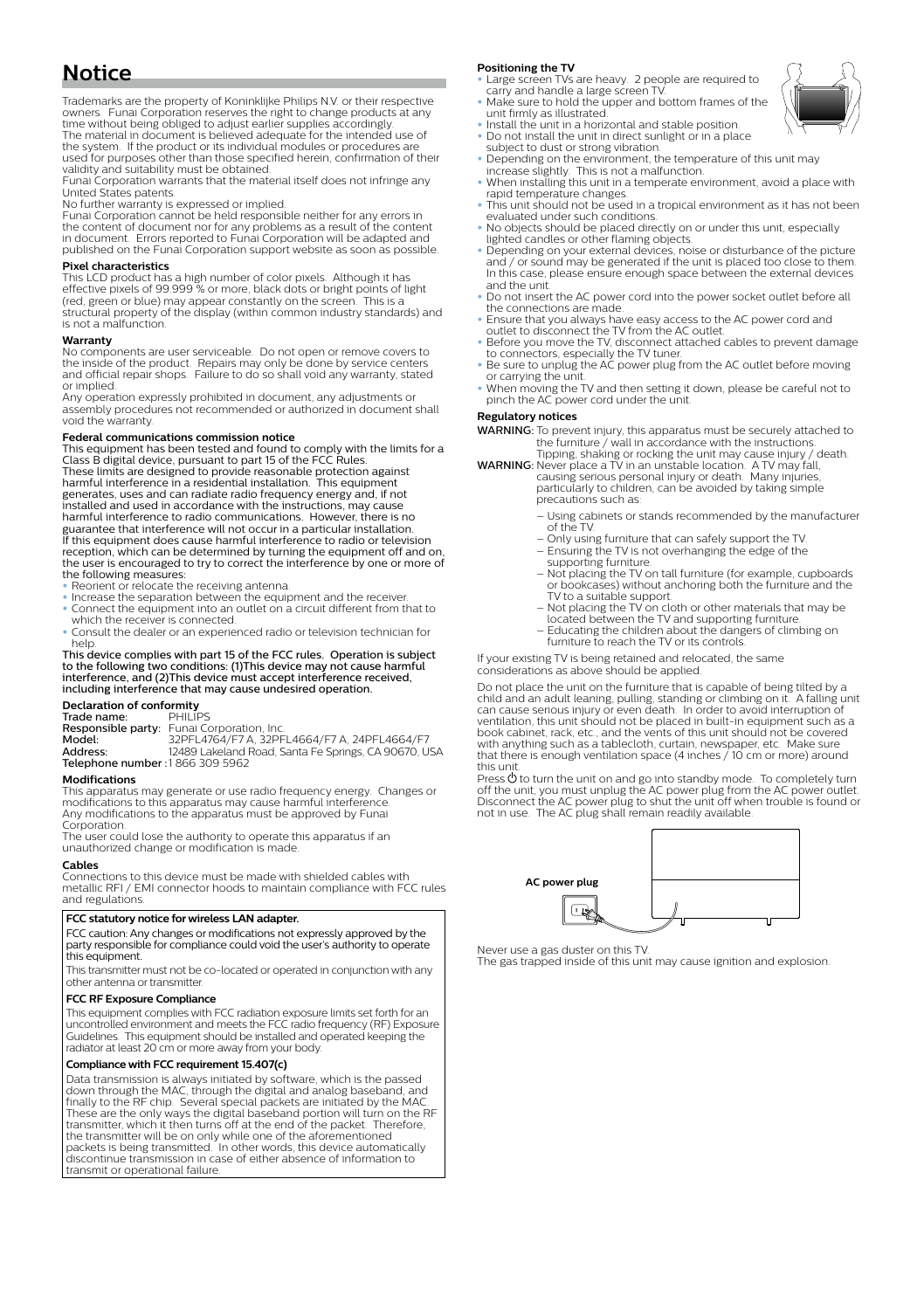#### **care Environmental**



The packaging of this product is intended to be recycled. the packaging of this product is interided to be recycled.<br>Contact your local authorities for information about how to recycle the .packaging

**Factualizers**.<br>For product recycling information release visit - **www.recycle.philips.com End of life directives** 

Philips pays a lot of attention to produce environmental-friendly products in green focal areas. Your new TV contains materials which can be<br>recycled and reused. At the end of its life, specialized companies can dismantle the discarded TV to concentrate the reusable materials and to minimize the amount of materials to be disposed of. Please ensure you the annual to materials to be disposed of dispose of your old TV according to local regulations.

### $A$  Batteries usage

**CAUTION**: Danger of explosion if battery is incorrectly replaced. Replace<br>only with the same or equivalent type.

- **WARNING**: Batteries (battery pack or battery installed) should not be<br>exposed to excessive heat such as sunshine, fire or the like. Do not mix old and new hatteries
- . Do not mix alkaline, standard (carbon-zinc) or rechargeable (ni-cad bo not mix atkaline, standard<br>ni-mh. Li-ion. etc.) batteries.

#### **Disposal of used batteries**

The batteries supplied do not contain the heavy metals mercury and cadmium, however in certain localities, disposing batteries with household waste is not permitted. Please ensure you dispose of batteries according to local regulations

### **Downloading an electronic copy**

- To obtain a more detailed electronic copy of document
- 
- 1. Point your browser to : **www.philips.com/support**<br>2. Choose your country of location with language.
- 3. Enter the product name or number in the search field Alternatively, you can browse the catalog.<br>- 4. Click the description or model.
- 
- 5. Under product support, click "User manual"

### Preparing to move / ship the unit

Please pack the unit properly by following the diagram on the carton (as noted below)

To avoid damage to the screen, do not pack the stand on the same side as the TV screen, refer to the .illustration



### **Copyright**

All other registered and unregistered trademarks are the property of their respective owners



The terms HDMI and HDMI High-Definition Multimedia Interface, and the HDMI Logo are trademarks or registered trademarks of HDMI<br>Licensing Administrator, Inc. in the United States and other countries



Manufactured under license from Dolby Mandractured and enterness noth Bolby Laboratories. Dolby, Dolby Audio, and the double-D symbol are trademarks of Dolby Laboratories Licensing Corporation

Portions of this software are copyright @ The FreeType Project (www. .(*org.freetype*

The American Academy of Pediatrics discourages television viewing for children younger than two years of age

Some features may require an always-on broadband internet<br>connection, firmware update and / or a minimum bandwidth. Internet services vary by location

Funai Corporation, Inc. does not warrant access to the portal or to any<br>of the services, content, software and advertising. Funai Corporation, Inc. may, in its sole discretion, add or remove access to any specific Function, the advertising and software and advertising at any time. Although Funai services, content, sortware and duvertising at any time. Atthough Corporation, Inc. will strive to provide a good selection of services. content or software, Funai Corporation, Inc. does not warrant continued access to any specific services, and content or software.

Funai Corporation, Inc. does not warrant Wireless Screencasting , take compatibility with all source devices such as smartphones, tablets, laptops, etc. due to large variability in hardware, firmware, drivers,<br>software and implementation of wireless casting applications on these<br>source devices. Although Funai Corporation, Inc. will strive to enhance<br>compatibi sompations, and performance deress a range or source devices, ran<br>Corporation, Inc. does not warrant compatibility with specific source devices.

### **warranty Limited**

### **LIMITED WARRANTY ONE (1) YEAR**

### WARRANTY COVERAGE:

This warranty obligation is limited to the terms as set forth below. WHO IS COVERED

This product warranty is issued to the original purchaser or the and person receiving the product as a gift against defects in materials and workmanship as based on the date of original purchase ("Warranty Period") from an Authorized Dealer. The original sales receipt showing<br>the product name and the purchase date from an authorized retailer is considered such proof

#### WHAT IS COVERED.

This warranty covers new products if a defect in material or workmanship<br>occurs and a valid claim is received within the Warranty Period. At its occurs and a valid claim is received maintimete warranty i ensure water new or refurbished replacement parts, or (2) exchange the product with<br>a product that is new or which has been manufactured from new, or most or equivalent functional models in the control of the serviceable used parts and is at least functionally equivalent or most comparable to the original product in current inventory, or (3) refund the original purchase price of the product

Replacement products or parts provided under this warranty are covered the materials in distribution workmanship from the date of the against defects immaterials and working is inpriormate date or the<br>replacement or repair for ninety (90) days or for the remaining portion of the original product's warranty, whichever provides longer coverage for<br>you. When a product or part is exchanged, any replacement item becomes your property and the replaced item becomes company property. When a<br>refund is given, your product becomes company property.

Note: Any product sold and identified as refurbished or renewed carries a ninety (90) day Limited warranty.

Replacement product can only be sent if all warranty requirements are met. Failure to follow all requirements can result in delay

### WHAT IS NOT COVERED - EXCLUSIONS AND LIMITATIONS

This Limited warranty applies only to new company manufactured logo contains trade market and be identified by the trademark, trade name, or logo affixed to it. This Limited warranty does not apply to any hardware<br>product or any software, even if packaged or sold with the product, as product or any softmate, even in packaged or sold marrier product, as<br>manufacturers, suppliers, or publishers may provide a separate warranty for their own products packaged with the bundled product

The company is not liable for any damage to or loss of any programs the company is not habit for any damage to or toss or any program.<br>data, or other information stored on any media contained within the product, or other additional product or part not covered by this warranty.<br>Recovery or reinstallation of programs, data or other information is not covered under this Limited warranty

This warranty does not apply (a) to damage caused by accident, abuse mis warranty does not apply (a) to damage caused by accident, abuse,<br>misuse neglect misapplication or non-supplied product (b) to damage misase, neglect, misapplication, or non-supplied product, (b) to damage<br>caused by service performed by anyone other than company approved between the part and part and the total material part and part and the part and the part and the Authorized Service Location (c) to a product or a part that has been mumber service coeditor, (c) to a product or a part that has been modified without written company permission, or (d) if any serial number consumed the consumed or defaced, or (e) product, accessories or consumables sold "AS IS" without warranty of any kind by including refurbished product sold AS IS will look manufact,

### This Limited warranty does not cover

. Shipping charges to return defective product

- Labor charges for installation or setup of the product, adjustment of customer controls on the product, and installation or repair of antenna /<br>signal source systems outside of the product.
- Product repair and / or part replacement because of improper installation<br>or maintenance, connections to improper voltage supply, power line surge, from resulting damage, retained images or screen markings resulting from viewing fixed stationary content for extended periods, product cosmetic<br>appearance items due to normal wear and tear, unauthorized repair or
- other cause not within the control of the company.<br>• Damage or claims for products not being available for use, or for lost .software lost or data
- Damage from mishandled shipments or transit accidents when returning .product
- A product that requires modification or adaptation to enable it to operate in any country other than the country for which it was designed,<br>manufactured, approved and / or authorized, or repair of products damaged by these modifications
- A product used for commercial or institutional purposes (including but not limited to rental purposes)
- Product lost in shipment and no signature verification receipt can be .provided

### • Failure to operate per document.

TO OBTAIN ASSISTANCE. TO OBTAIN ASSISTANCE...<br>Contact the customer care center at: 1866 309 5962

comate the education can't come at the composer Chat with us in English: https://tinyurl.com/y2e29xsq

REPAIR OR REPLACEMENT AS PROVIDED UNDER THIS WARRANTY IS<br>THE EXCLUSIVE REMEDY FOR THE CONSUMER, WITH THE ISSUING COMPANY NOT LIABLE FOR ANY INCIDENTAL OR CONSEQUENTIAL<br>DAMAGES FOR BREACH OF ANY EXPRESS OR IMPLIED WARRANTY ON BAMAGES FOR BREACH OF ANT EXPRESS OR IMPEIED WARRANTT ON<br>THIS PRODUCT. EXCEPT TO THE EXTENT PROHIBITED BY APPLICABLE LAW, ANY IMPLIED WARRANTY OF MERCHANTABILITY OR FITNESS<br>FOR A PARTICULAR PURPOSE ON THIS PRODUCT IS LIMITED IN DURATION TO THE DURATION OF THIS WARRANTY

Some states do not allow the exclusions or limitation of incidental or consequential damages, or allow limitations on how long an implied<br>warranty lasts, so the above limitations or exclusions may not apply to you.

This warranty gives you specific legal rights. You may have other rights *.province / state to province / state from vary which*

> **Funai Service Corporation** 2425 Spiegel Drive, Groveport, OH 43125, USA